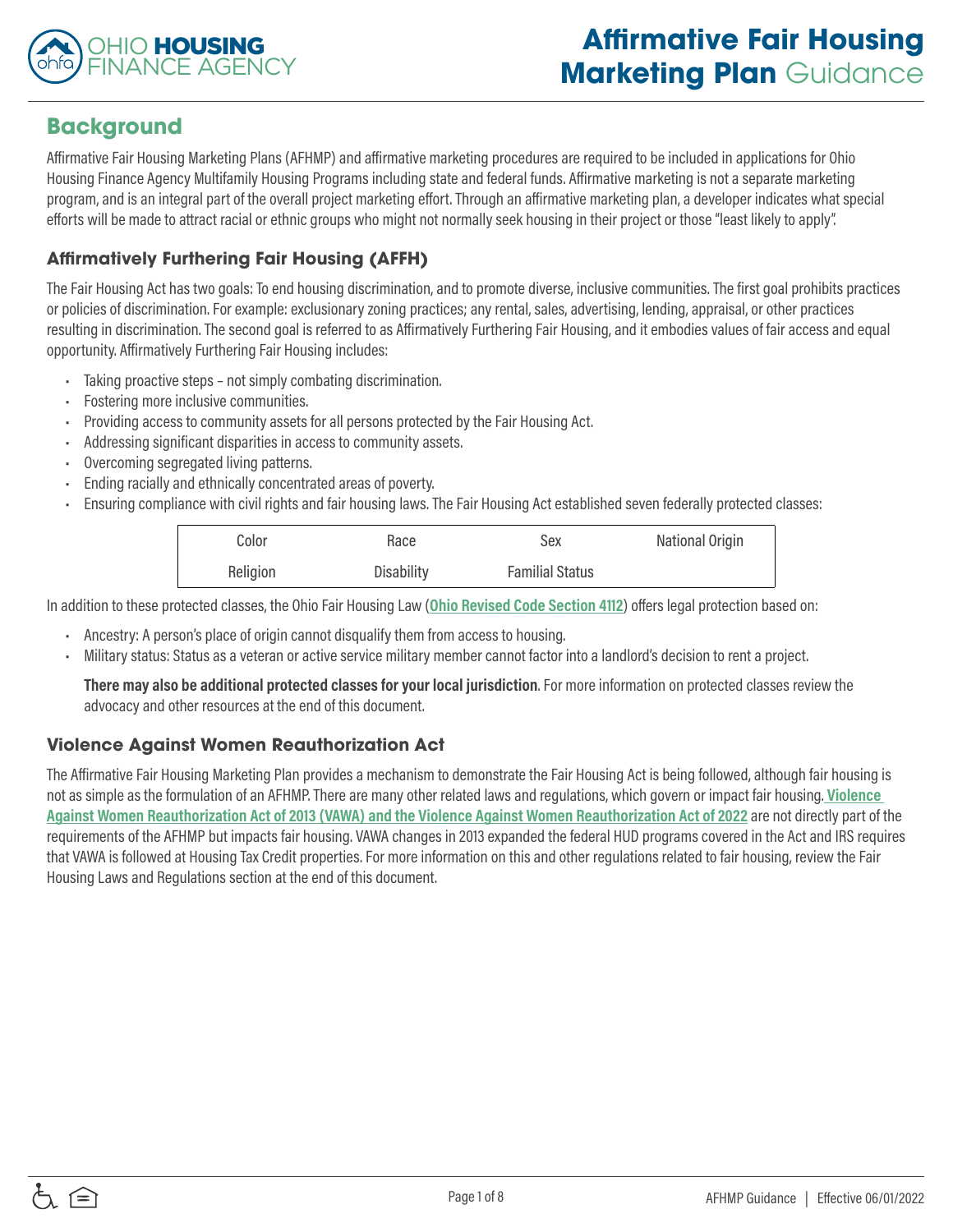

## **Projects Requiring AFHM Plans**

Projects that are financed with the Ohio Housing Finance Agency (OHFA) multifamily funding including but not limited to Housing Tax Credits (HTC), National Housing Trust Fund, Ohio Housing Trust Fund, and HOME fund are required to have an AFHMP. Recipients of Federal funds: Section 8, 202, 236, BMIR projects, or USDA-RDS Section 515 are required to have an AFHMP. Federal regulations for Affirmative Fair Marketing are in **[24 CFR Part](https://www.ecfr.gov/current/title-24/subtitle-B/chapter-II/subchapter-A/part-200/subpart-M)  [200, Subpart M](https://www.ecfr.gov/current/title-24/subtitle-B/chapter-II/subchapter-A/part-200/subpart-M)**. Additional guidance and requirements for AFHMP come from the following resources:

#### a) **IRS Regulation 1.42-5 (3) (c) (V)** - Certification and review provisions

All units in the project were for use by the general public (as defined in Sec. 1.42-9), including the requirement that no finding of discrimination under the Fair Housing Act, 42 U.S.C. 3601- 3619, occurred for the project.

#### b) **Memorandum of Understanding between the IRS, HUD, and DOJ**

The United States Departments of the Treasury (IRS), Housing and Urban Development, and Justice enter into this memorandum of understanding (**[MOU](http://www.justice.gov/crt/about/hce/mou.php)**) in a cooperative effort to promote enhanced compliance with the **[Fair Housing Act \(Act\), 42 U.S.C. §§ 3601 et seq.](https://www.ecfr.gov/current/title-24/subtitle-B/chapter-II/subchapter-A/part-200/subpart-M)**, for the benefit of residents of low-income housing tax credit projects and the general public.

#### c) **2015 Final Rule on AFFH**

This final rule on Affirmatively Furthering Fair Housing provides additional guidance by HUD on effectively and efficiently incorporating into their planning processes the duty to affirmatively further the purposes and policies of the Fair Housing Act.

#### d) **HUD Program and Assisted Units**

An AFHM program, shall be in effect for each multifamily project throughout the life of the mortgage (24 CFR 200.620(a)). The AFHMP (**[Form-](https://portal.hud.gov/hudportal/documents/huddoc?id=935-2a.pdf)[935.2A](https://portal.hud.gov/hudportal/documents/huddoc?id=935-2a.pdf)**), once approved by HUD, must be made available for public inspection at the sales or rental offices of the respondent (24 CFR 200.625) and may not be revised without HUD approval.

#### e) **USDA and Rural Development Projects**

If a USDA-Rural Development project has five or more units, the owner is required to prepare and maintain an AFHMP using **[Form HUD 935.2](https://portal.hud.gov/hudportal/documents/huddoc?id=935-2a.pdf)**. Rural Development requires the submission of a complete, updated Affirmative Fair Housing Marketing plan every 5 years throughout the life of the mortgage or federal subsidy.

# **Compliance Monitoring**

Affirmative marketing procedures must continue throughout the compliance and affordability period. All recipients and sub recipients of funds for projects containing five or more units must comply with the affirmative marketing requirements to receive assistance. For single family homeownership dwellings, the plan remains in effect until the dwelling units are sold.

OHFA utilizes the **[OHFA Affirmative Fair Housing Marketing Plan \(PC-E45\)](https://ohiohome.org/compliance/documents/PC-E45-AFHMP.pdf)** form to fulfill the affirmatively furthering fair housing and marketing plan requirements of multifamily properties it funds. OHFA multifamily funded projects, including, but not limited to Housing Tax Credits, National Housing Trust Fund, Ohio Housing Trust Fund, and HOME funds must submit the Affirmative Fair Housing Marketing Plan (PC-E45) at the time of funding, or prior to the Compliance Next Steps (CNS) meeting, and every 5 years during the compliance and affordability period of the project. If the project is located in multiple census tracts, review the Importance of Current and Accurate Demographics information in the next section: Completing the AFHMP.

On April 14, 2014, HUD's Office of Fair Housing and Equal Opportunity (FHEO) published a memorandum clarifying when updated AFHMPs need to be submitted to FHEO for review and approval of HUD funded projects. **HUD provided clarification that existing AFHMP must be reviewed by the**  *Owner* **when**:

- a) Five years have elapsed since the last review; OR
- b) The local jurisdictions' Consolidated Plan is updated; OR
- c) Significant demographic changes have occurred in the housing market area.

**If the Owner's analysis finds that the plan is satisfactory**, including demonstrating that the current marketing/outreach is targeting diverse areas where individuals least likely to apply for housing currently live, then submitting an updated plan for approval is not required. OHFA requires submission of the **[OHFA Review Verification \(PC-E46\)](https://ohiohome.org/compliance/documents/PC-E46-AFHMP-ReviewVerification.pdf)** form. The completed PC-E46 form is to be submitted with the current Fair Housing Training certificates, and must be attached to the AFHMP, and available for review.

If the Owner's analysis determines that the current AFHMP requires modifications or updates, the Owner must submit the updated AFHMP to HUD for approval.

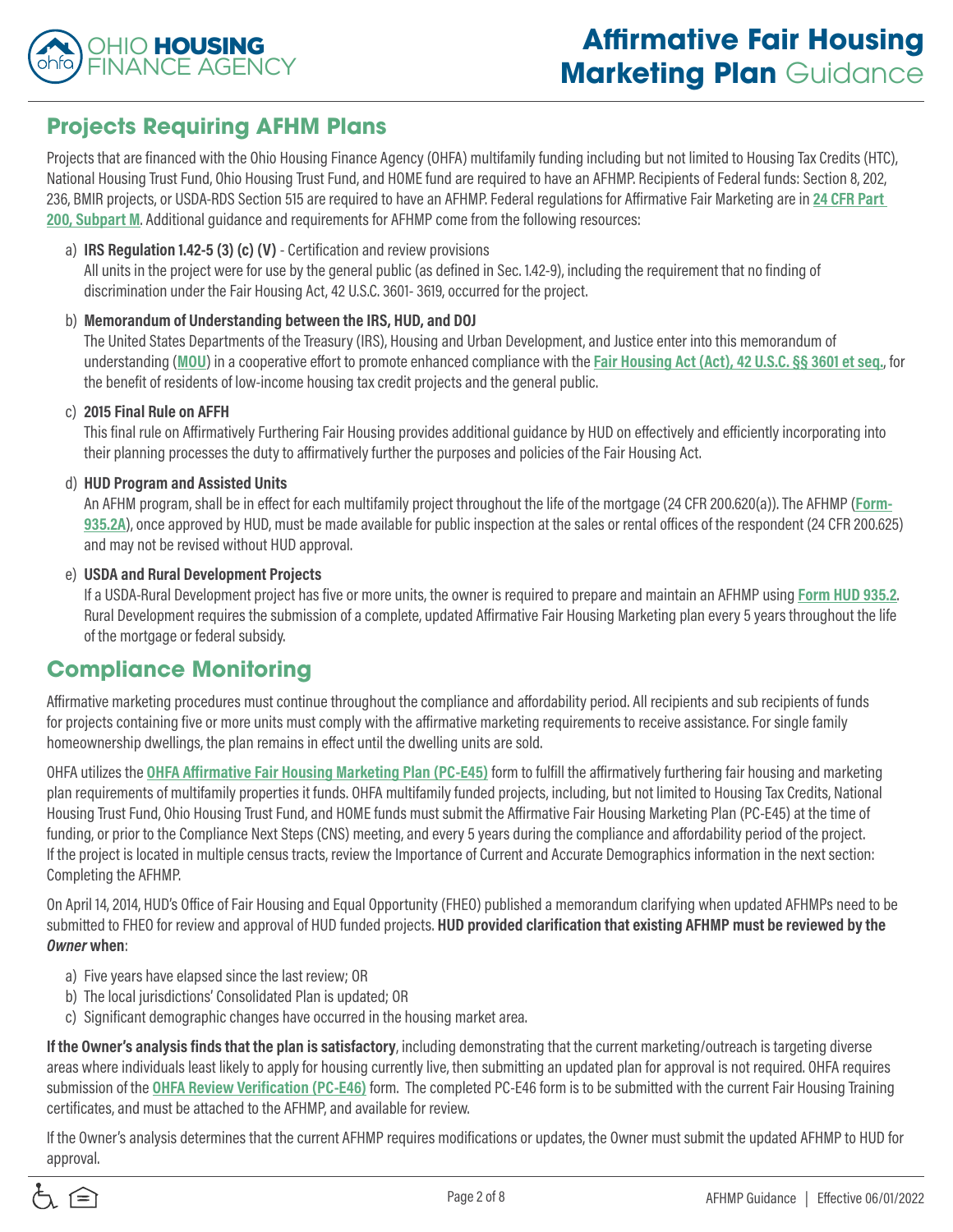

## **For OHFA Funded Projects**

**Revised/updated AFHMPs should be submitted to OHFA 60 days prior to expiration of the previous AFHMP** (5 year anniversary of the plan). This will allow sufficient time for OHFA to review and, if necessary, request additional materials prior to review of the plan.

Note: properties with USDA Rural Development funding must submit the USDA approved plan with the OHFA PC-E46 Review Verification form, and current Fair Housing Training certificates. *The [HUD-935.2A Form](http://portal.hud.gov/hudportal/documents/huddoc?id=935-2a.pdf) is submitted to USDA for approval.* 

*Projects with HUD funding must submit the HUD approved plan with the HUD approval letter, OHFA PC-E46 Review Verification form, and current Fair Housing Training certificates*

**The approved AFHMP must be available for public inspection**, and the owner or agent responsible for marketing must annually maintain correspondences with the community contacts responsible for Marketing and Outreach throughout the affordability period of the project. The current correspondences and current Fair Housing Training certificates must be available for review with the Affirmative Fair Housing Marketing Plan.

The HUD Fair Housing Poster/local Fair Housing Poster is required to be prominently displayed in all offices in which sales or rental activity takes place; displayed from the start of construction; and properly maintained throughout the construction and sales/rental period.

### **For HUD or USDA-RDS Funded Projects Receiving New OHFA Funding**

Applicants owning a project with project based Section 8 or HUD Section 236, must submit a HUD approved Affirmative Fair Housing Marketing Plan and the approval letter, with current Fair Housing Training certificates and OHFA PC-E46 Review Verification form to satisfy the OHFA funding requirement.

Applicants owning a USDA-RDS funded project must submit the current approved USDA-RDS plan and OHFA PC-E46 Review Verification form with the application. If the USDA-RDS plan was approved more than 2 years prior to submission to OHFA, current Fair Housing Training certificates must also be submitted. NOTE: All USDA-RDS funded projects are required to submit completely updated Affirmative Fair Housing Marketing Plans to Rural Development every 5 years.

If an approved HUD or USDA-RDS plan is not already in place, the application for OHFA funding must include a complete OHFA Affirmative Fair Housing Marketing Plan (OHFA Form PC-E45) with all supporting mandatory documentation.

## **Action to be taken for Non-Compliance**

#### **Outdated or Unverified Plan**

• If the plan is outdated or does not comply with requirements listed above, the OHFA project Auditor will make a note in the Compliance Audit Report (CAR) citing the need for an updated plan, and notify the Compliance Review Coordinator. If owner fails to address the citation, OHFA will list the owner as Not in Good Standing.

#### **Fair Housing Violation on Site Review**

• If a Fair Housing violation in advertising is found during the review, for example: failure to utilize the Equal Housing logo on all advertising and the project monument sign(s), or language in written or published documents is problematic, the Auditor will list the infraction in the audit report. Management will then document efforts to change their ads or literature to include the needed verbiage and, if applicable adhere a permanent EHO logo or slogan to all project monument signage, and provide documentation of the efforts to OHFA for review. Any other irregularities would also be written in the report including, but not limited to: irregularities with the waiting list, clustering of residents by race, familial status, etc. Any suspected violations of the Fair Housing Act should be discussed with the Fair Housing compliance designee, or the manager for verification or clarification if there is any doubt. Management's failure to correct or address the issues would result in the Auditor sending a letter to the Fair Housing Agency in the county of the infraction.

#### **Adverse Decision in a Fair Housing Complaint from HUD**

• If the Agency receives notification of an adverse decision in a Fair Housing complaint from HUD, the DOJ, a federal court or a local or state Fair Housing authorized Agency, the project will be cited for noncompliance with OHFA multifamily funding programs. If it has HTC as part of the funding an 8823 will be issued, and sent to the IRS. A project's Annual Owner Report (AOR), is a good source document for use by Auditors to check for notification of a Fair Housing complaint/violation. The Auditor must discuss the issues and findings of the notifying Agency with their manager to assure that the violation meets the non-compliance criteria for the OHFA multifamily funded programs at the project.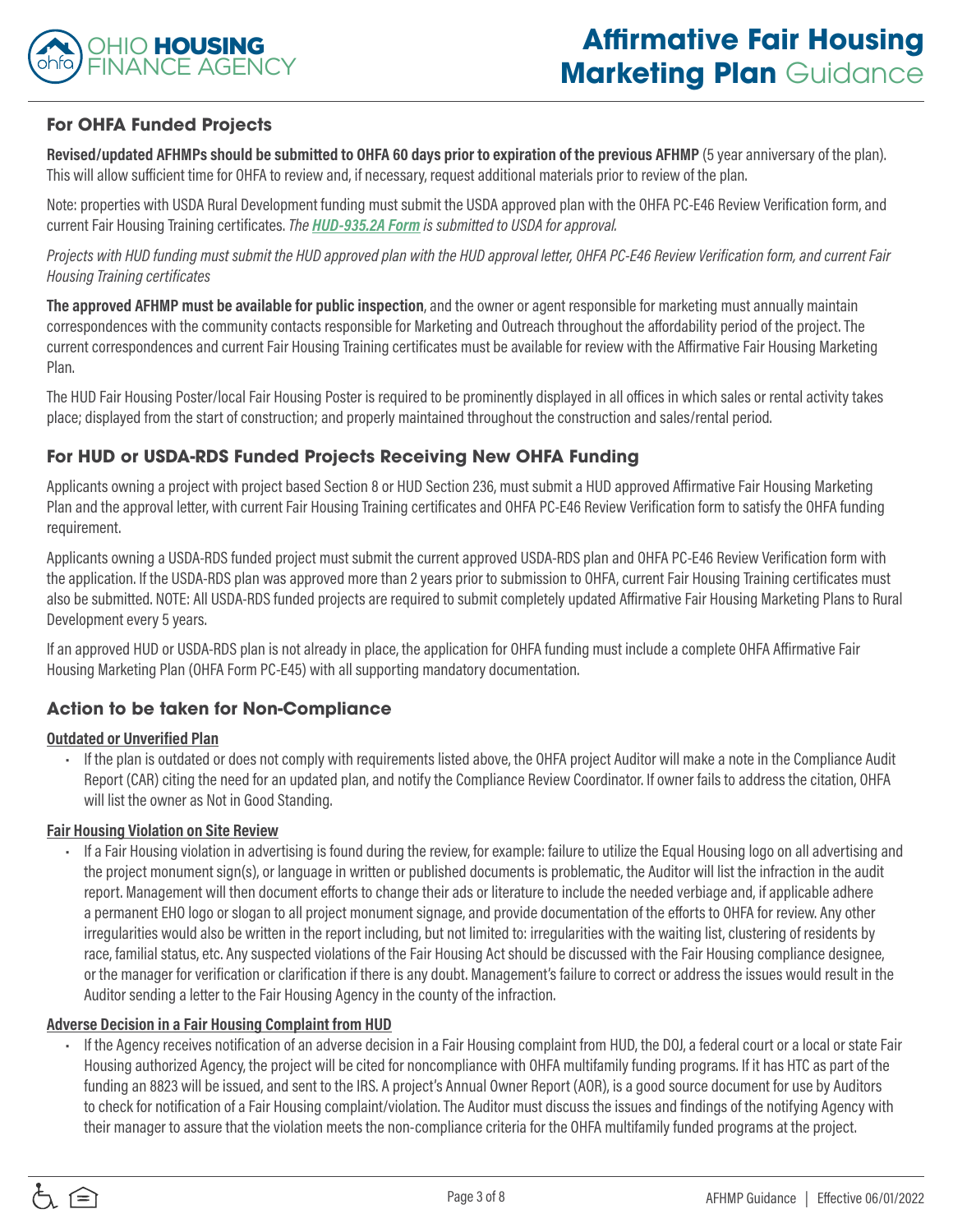

## **Completing the AFHMP**

The Affirmative Fair Housing Marketing Plan provides a way to document marketing efforts and steps being taken to affirmatively further fair housing. This section focuses on the parts of the AFHMP form that can be challenging to complete, but are vital to having a successful marketing plan.

#### **Key Considerations as you begin working on the AFHMP**

- INCLUSIVE AND DIVERSE Strive to have similar or greater demographics as the housing market area. Balance to ensure that the majority, regardless of race or ethnicity, is accompanied with minorities and underserved populations.
- ATTRACT TARGETED APPLICANTS Ensure that all persons have knowledge of housing opportunities and are offered housing without discrimination for persons who qualify.
- ONGOING DIRECT MARKETING Demonstrate meaningful attempts to increase underserved populations (Race, ethnicity, Persons with Disabilities, Households with Minor Children, etc.)
- REVIEW AND ADJUST Review demographics by making a conscious effort to understand the community and changes in underserved populations then adjusting, if needed, after the initial plan has been completed and approved.

## **Selecting a Housing Market Area**

When completing the marketing plan, demographics for the Housing Market Area must be defined. This is typically defined as the census tract, city, county, or even possibly the MSA where the project is located. The area that is covered for marketing is highly dependent on the density of the population in an area. For a higher density region the area will typically be the Census Tract where the project is located. A lower density area will typically include a whole city or county as the Housing Market Area.

When a project is located across multiple sites, a list of census tracts should be included. If demographics vary dramatically across census tracts, a summary of demographics should be included. If the demographics are fairly consistent, city or county level demographics can be used for the Housing Market Area.

#### **Importance of Current and Accurate Demographics**

The more current the demographics information collected is, the more likely the AFHMP will be an effective tool over the five years that it is in place. The US Census Bureau is the primary source for gathering demographics information that is required to complete the marketing plan, or evaluate the accuracy of an existing marketing plan (**<https://data.census.gov/cedsci/>**). Refer to the **[OHFA AFHMP Census Guide](https://ohiohome.org/compliance/documents/CensusDataGuide.pdf)** for steps on using the Census website. Alternatively, contact a local planning office, or other official source for current demographic information.

## **Determining Demographic Groups Least Likely to Apply**

By comparing the project demographics (including waiting list) to the Housing Market Area the demographics groups that are least likely to apply at the project are determined. These groups will need additional outreach and/or marketing efforts. Least Likely to Apply information is completed in section one of the Affirmative Fair Housing Marketing Plan form.

*In addition to the federally required populations included in the Fair Housing Act, space is provided on the plan to identify any state or local protected classes as a population that is least likely to apply.*

#### **Majority/Represented Populations**

The highest percentage of a race, ethnicity, or other demographic is the majority population. In addition, if a project is designated as a senior (55+) or disabled project, there is no need to identify designated project groups as least likely to apply. The majority will not need special outreach because general advertising methods and word of mouth reach the majority population. These populations will typically be represented at the project.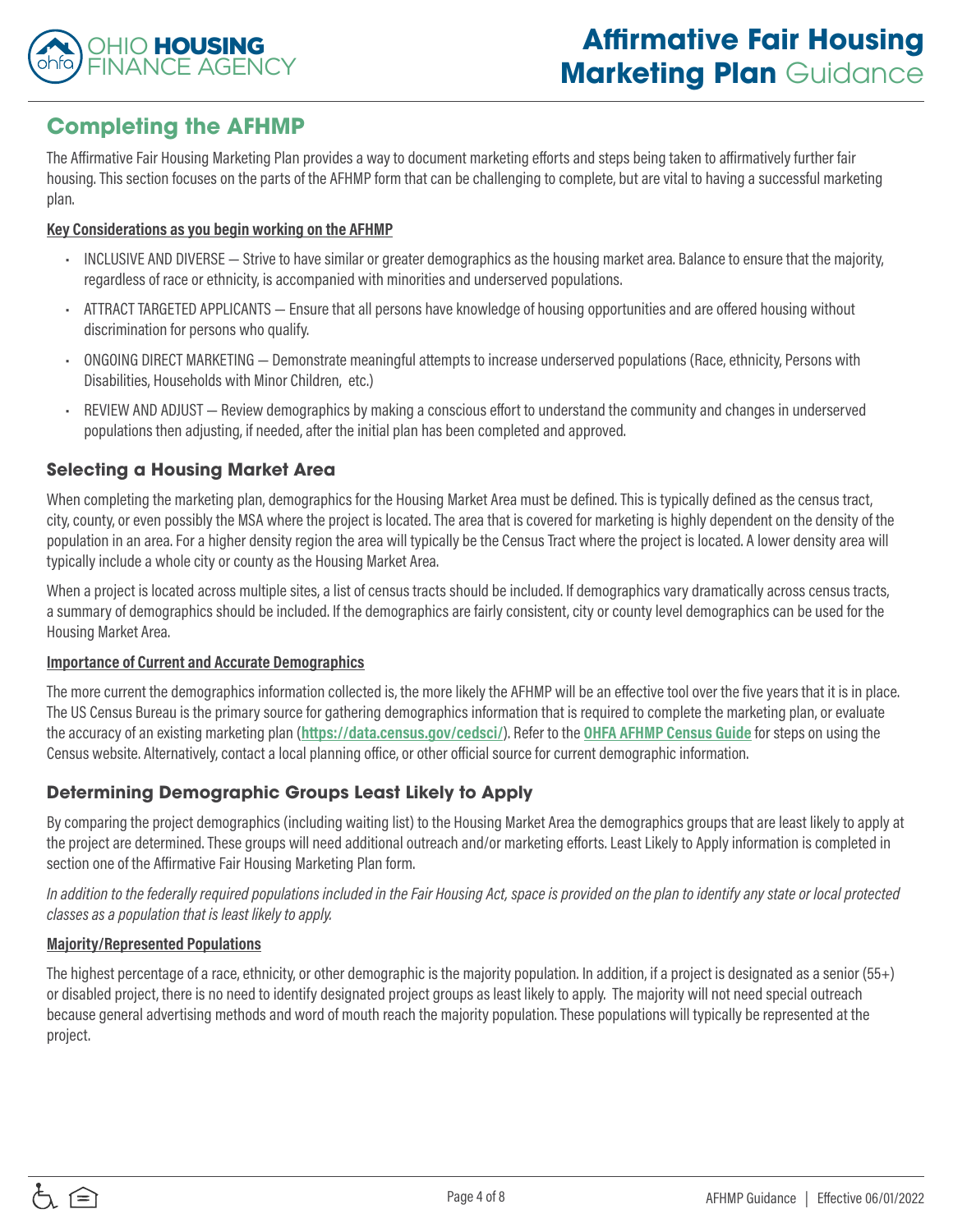

#### **Least Likely to Apply/Underserved Populations**

Least Likely to Apply populations have lower percentages. These populations will typically not be represented at the project. Evaluate the demographics using a reliable method of measure. **Keep in mind that checking all groups that are least likely to apply does not mean identifying every group as least likely to apply.** When considering which groups are "Least Likely to Apply" keep in mind that typically:

#### **1% or Greater and Under Represented = MARKET SPECIFICALLY TO Less Than 1% = No Specific Marketing Required\***

- Generally, there is not sufficient opportunity to directly reach populations with less than 1%, but there may be reasons to target those identified as less than 1% of the population. Some possible reasons to include those identified as less than 1%:
	- If demographics do not show underserved populations with 1% or greater, then expand the demographic area to find a population of greater than 1% or include those identified as less than 1% but greater than 0.5 percent as least likely to apply. This should be done based on what makes the most sense for the area.
	- If an underserved population is known to exist in the housing area, yet the demographics do not represent them in the census data, expand the market area. In addition, your knowledge of the community may be considered for direct marketing opportunities.

All selected groups/Least Likely to Apply groups shall be identified in the community contact and advertising method sections of the AFHMP. The Targeted Population(s) columns of both 2b and 2c are to be completed using the Least Likely to Apply groups identified in the tick boxes on page one of the Affirmative Fair Housing Marketing Plan.

#### **Marketing Program and Fair Housing**

#### **Equal Housing Opportunity (EHO) Advertising**

All advertising of residential real estate for sale, rent, or financing should contain an EHO logo, statement, or slogan as a means of educating the home seeking public that the project is available to all persons. The choice of logo, statement or slogan will depend on the type of media used (visual or auditory) and size of the advertisement. See HUD's **[Part 109 Fair Housing Advertising](https://www.hud.gov/sites/dfiles/FHEO/documents/BBE%20Part%20109%20Fair%20Housing%20Advertising.pdf)** for additional information on use of EHO and fair housing with marketing. NOTE: All projects with project monument signage must include the EHO logo or slogan on that signage.

#### **Section 504 and Accessibility Requirements**

**[Section 504](https://www.dol.gov/agencies/oasam/centers-offices/civil-rights-center/statutes/section-504-rehabilitation-act-of-1973)** of the Rehabilitation Act of 1973 makes it illegal for federal agencies, programs or activities that receive federal financial assistance, or are conducted by a federal agency, to discriminate against qualified individuals with disabilities. Requirements under Section 504 include reasonable accommodation for employees with disabilities, program accessibility, effective communication with people who have hearing or vision disabilities, and accessible new construction and alterations. HOME, National Housing Trust Fund, Ohio Housing Trust Fund, and HTC projects are required to meet or exceed Section 504 accessibility requirements in that 5% of the total units must be fully accessible for mobility impairments and 2% of the total units must be accessible for persons with visual and hearing impairments. Accessible facilities which meet the Uniform Federal Accessibility Standards (UFAS) 4.1 Minimum Requirements may use the international symbol of accessibility.

#### **Language Barriers**

Advertising and marketing language barriers can have a significant impact. The use of alternative formats or multiple languages can help make housing more accessible; with materials that can reach a more diverse group. Possible options include Braille, large print, multiple languages, or other alternatives.

#### **Advertising Methods**

As advertising is reviewed and considered, here are a few tips and suggestions for having effective advertising to populations underserved:

- When possible list each targeted population separately.
- Advertising methods used for each targeted population selected should be listed.
- Advertising sources should be known to reach targeted populations prior to advertising.
- Use local advertising sources, if any, before moving to county, region or state level advertising.
- Will alternate format(s) be used? (Example: Braille, large print, multiple languages)
- For advertising on the internet, will this reach underserved populations?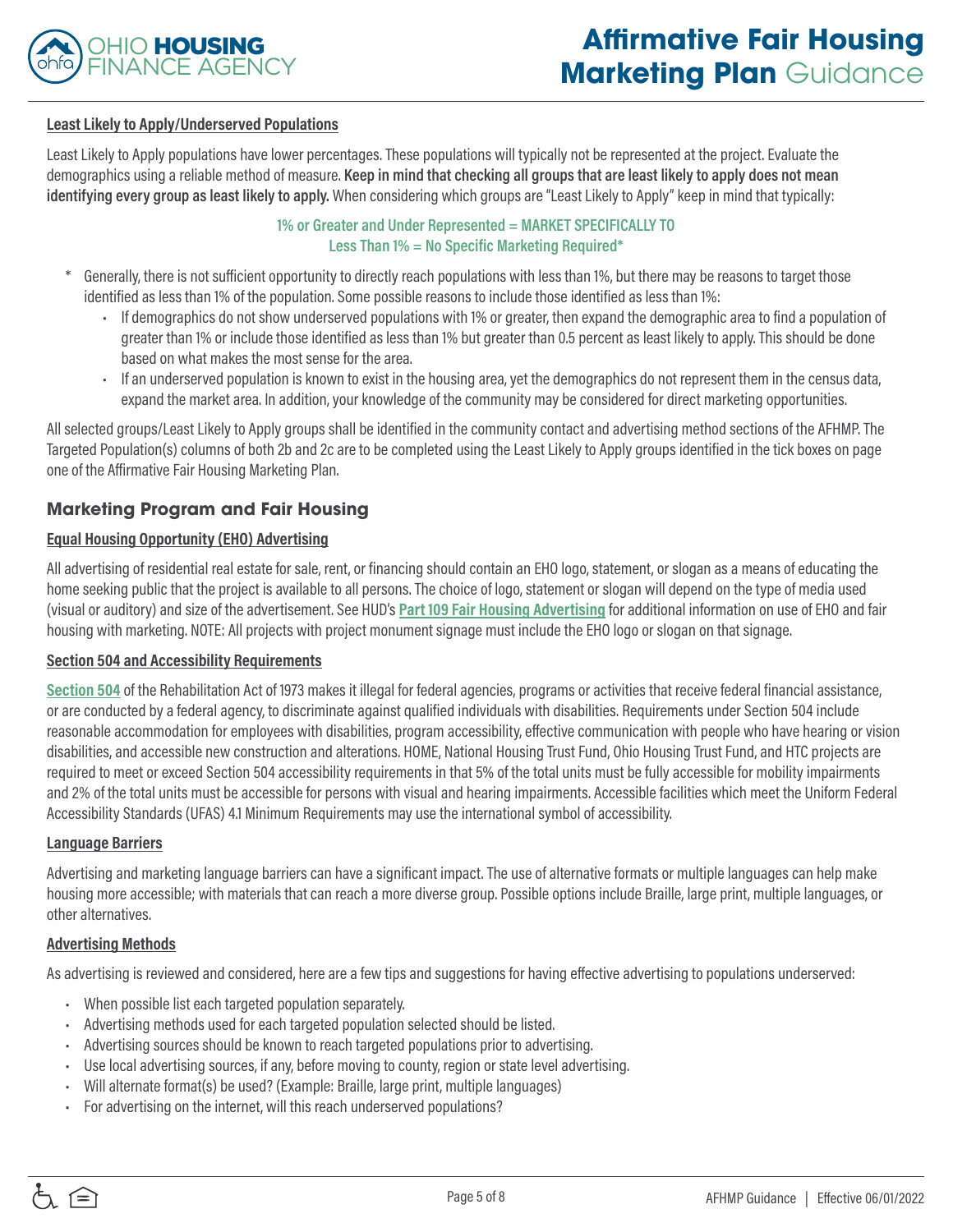

#### **Community Contacts**

Community contacts for outreach are an important part of having effective marketing to underserved populations. Here are some considerations for community contacts:

- When possible list each targeted group separately.
- Use local contacts, if any, before moving to county, region or state contacts.
- Develop positive relationships and have continued communication with these contacts.
- Consider maintaining a file of contacts, to help establish:
	- How you determined what outreach was needed.
	- What was done to make an effective effort to market to the groups identified as least likely to apply
	- When actions were taken.
	- Why decisions were made to change or expand efforts.

## **Staff Trainings**

Any employees or agents involved with marketing must be provided verbal and written instructions regarding policies of non-discrimination and fair housing. The training should include federal regulations for Affirmative Fair Marketing found in **[24 CFR Part 200, Subpart M](https://www.ecfr.gov/current/title-24/part-200/subpart-m)** and compliance with the **[Fair Housing Act](http://www.justice.gov/crt/about/hce/title8.php)** (Act). The AFHMP requires basic information about the trainings that are attended and who attended the trainings. Copies of training materials should be kept, and the certifications received are required as part of the **[AFHMP](https://ohiohome.org/compliance/documents/PC-E45-AFHMP.pdf)** or the **[AFHMP Review \(PC-E46\)](https://ohiohome.org/compliance/documents/PC-E46-AFHMP-ReviewVerification.pdf)** completed every 5 years. Fair Housing Training is required to be completed prior to employment at any OHFA project. In addition, the Fair Housing Training is to be updated every two years, and the Fair Housing Training certificates are to be submitted to OHFA with the PC-E46 Review Verification form, if the Affirmative Fair Housing Marketing Plan is not due for an update.

## **Common Errors!**

#### **Identifying Least Likely to Apply**

• All Race and Ethnicity boxes were checked. Please review your demographic data. It is highly unlikely that *direct* marketing will be done for all demographic groups. FYI: When reviewing the demographics of the project, wait list, and the Housing Market Area (HMA), when the project and wait list demographics are greater than 0.5% but less than 5%, and the HMA data is greater than 5%, the group would be considered Least Likely to Apply.

#### **Community Contact Table**

- Target Population(s) column The groups identified as 'Least Likely to Apply' are entered into this field
- Contact information for outreach is incomplete or explanation is not provided as to why the organization is well suited for targeting the population identified. *Note: Low income does not describe experience working with a specific Race, Ethnicity, Persons with Disabilities, etc.*  Explain how they will assist you to reach the populations identified.

#### **Methods of Advertising Table**

- Underserved population is generalized or listed as "All" for every media used. List specifically which underserved population is being targeted.
- Copies of advertising methods not attached.

#### **Evaluation of Marketing Activities**

• Information provided in this section does not describe how marketing is evaluated. This section should clearly convey steps involved with evaluation of marketing efforts and how this will impact future marketing.

NOTE: Comparison of project, wait list, and housing market area demographic data is essential to determine the effectiveness of the marketing activities utilized. Identifying the staff evaluating the marketing, and the staff's assessment process is necessary to determine the efficacy of the evaluation. Finally, enumerating the changes made to improve the effectiveness of marketing facilitates increasing housing opportunities for those identified as 'Least Likely to Apply' at the project.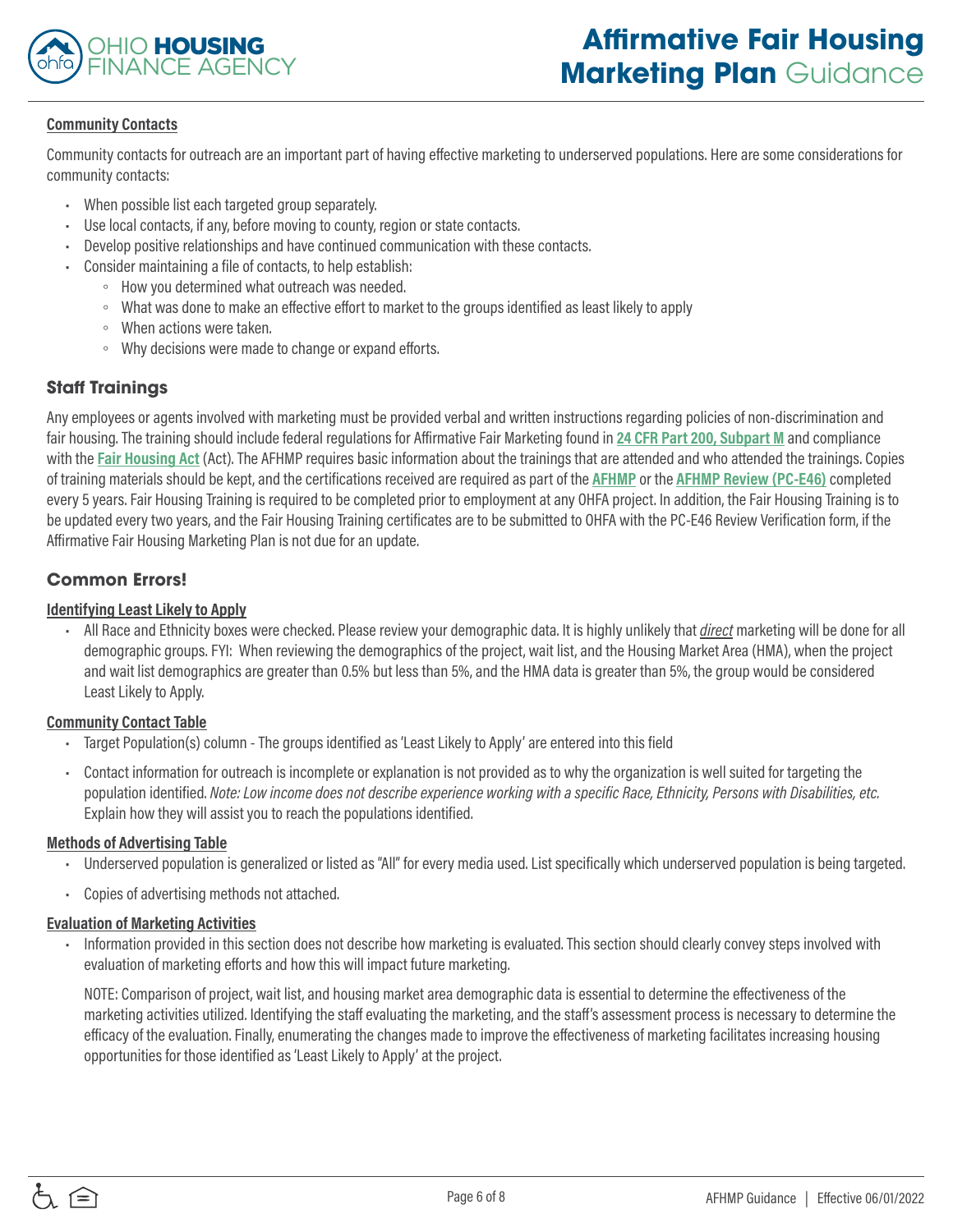

#### **Staff Training Samples and Dates**

- The only training provided does not include a sufficient quantity of fair housing related information. *NOTE: OHFA Tax Credit Compliance Trainings cannot be used as staff training for the AFHMP.*
- Samples or proof of training were not provided.
- NOTE: Fair Housing Training certificates are to be attached with the supporting documentation for the plan. Only the names of the attendees and the dates of the trainings are to be entered into the response. Do not add detailed explanations of the trainings.

#### **Signature and Date**

- The Affirmative Fair Housing Marketing Plan is not signed or dated. The person responsible for implementing and reviewing the plan is required to sign and date the plan prior to review.
- NOTE: Do not "lock" the Affirmative Fair Housing Marketing Plan once it is digitally signed.

## **Supplement - Fair Housing Laws and Regulations** *– affecting multifamily housing programs.*

If project is subject to more than one law and the requirements differ, the most stringent requirements will be followed.

Referenced in this policy:

- **[Fair Housing Act](https://www.justice.gov/crt/fair-housing-act-1)** amended in 1988 which prohibits discrimination in housing
- **[IRS Regulation 1.42-5 \(3\) \(c\) \(V\)](https://www.federalregister.gov/documents/2019/02/26/2019-03388/amendments-to-the-low-income-housing-credit-compliance-monitoring-regulations)**
- **[Memorandum of Understanding IRS, HUD, & DOJ](https://www.justice.gov/crt/memorandum-understanding-among-department-treasury-department-housing-and-urban-development-an-0)** August 2000
- **[Section 504 of the Rehabilitation Act of 1973](https://www.dol.gov/agencies/oasam/centers-offices/civil-rights-center/statutes/section-504-rehabilitation-act-of-1973)**
- **[24 CFR Part 200, Subpart M—Affirmative Fair Housing Marketing Regulations](https://www.law.cornell.edu/cfr/text/24/part-200/subpart-M)** HUD regulation on affirmative fair housing marketing
- **[Final Rule on Affirmatively Furthering Fair Housing \(AFFH\)](https://www.hudexchange.info/programs/fair-housing-planning/)** July 31, 2021
- **[Violence Against Women Reauthorization Act of 2013 \(VAWA\)](https://www.justice.gov/opa/pr/justice-department-applauds-reauthorization-violence-against-women-act#:~:text=VAWA%20was%20reauthorized%20as%20part,%2C%E2%80%9D%20said%20Attorney%20General%20Garland.)**
- **[Violence Against Women Reauthorization Act of 2022 \(VAWA\)](https://www.govinfo.gov/app/search/%7B%22query%22%3A%22vawa%22%2C%22offset%22%3A0%7D)**
- **[Current VAWA Implementation in HUD Housing Programs](https://www.govinfo.gov/app/search/%7B%22query%22%3A%22vawa%22%2C%22offset%22%3A0%7D)**

Additional laws and regulations:

- **[Title II of the Civil Rights Act of 1964](https://search.justice.gov/search?query=Civil+Rights+Act+of+1964&op=Search&affiliate=justice)** prohibits discrimination in certain places of public accommodation
- **[Title VI of the Civil Rights Act of 1964](https://www.hhs.gov/civil-rights/for-individuals/special-topics/needy-families/civil-rights-requirements/index.html#:~:text=Rights%20Requirements%2D%20A.-,Title%20VI%20of%20the%20Civil%20Rights%20Act%20of%201964%2C%2042,or%20other%20Federal%20financial%20assistance.)** prohibits discrimination on the basis of race, color, and national origin in programs and activities receiving federal financial assistance
- **[Age Discrimination Act of 1975](https://www.dol.gov/general/topic/discrimination/agedisc#:~:text=The%20Age%20Discrimination%20Act%20of,that%20meet%20the%20Act)** prohibits discrimination on the basis of age in programs or activities receiving Federal financial assistance
- **[Executive Order 11063](https://www.dol.gov/general/topic/discrimination/agedisc#:~:text=The%20Age%20Discrimination%20Act%20of,that%20meet%20the%20Act)** November 1962, amended by **[Executive Order 12259](https://www.dol.gov/general/topic/discrimination/agedisc#:~:text=The%20Age%20Discrimination%20Act%20of,that%20meet%20the%20Act)** December 1980 Non-discrimination and Equal Opportunity in Housing
- **[Uniform Federal Accessibility Standards](https://www.access-board.gov/aba/ufas.html)** August 1984
- **[Executive Order 12892](https://www.govinfo.gov/link/cpd/executiveorder/12892)** January 1994 Leadership and Coordination of Fair Housing in Federal Programs: Affirmatively Furthering Fair Housing
- **[Executive Order 12898](https://www.archives.gov/files/federal-register/executive-orders/pdf/12898.pdf)** February 1994 Environmental Justice
- **[Housing of Older Persons Act](https://www.hud.gov/program_offices/fair_housing_equal_opp/fair_housing_act_housing_older_persons)** December 1995
- **[Group Homes, Land Use, and the Fair Housing Act](https://nlihc.org/resource/hud-and-doj-update-fair-housing-act-guidance-about-land-use-laws)** August 1999 Joint Statement of the Department of Housing and Urban Development and the Department of Justice
- **[Service Members Civil Relief Act](https://www.justice.gov/servicemembers/servicemembers-civil-relief-act-scra)** October 1940, amended 2003
- **[Reasonable Accommodations under the Fair Housing Act](https://www.hud.gov/program_offices/fair_housing_equal_opp/reasonable_accommodations_and_modifications)** May 2004 Joint Statement of the Department of Housing and Urban Development and the Department of Justice
- **[Reasonable Modifications under the Fair Housing Act](https://www.hud.gov/program_offices/fair_housing_equal_opp/reasonable_accommodations_and_modifications)** March 2008 Joint Statement of the Department of Housing and Urban Development and the Department of Justice
- **[Equal Credit Opportunity Act \(ECOA\)](https://www.ftc.gov/legal-library/browse/statutes/equal-credit-opportunity-act)** March 1976, amended 2010
- **[Religious Land Use and Institutionalized Persons Act](https://www.justice.gov/crt/religious-land-use-and-institutionalized-persons-act)**
- **[Americans with Disabilities Act \(ADA\)](https://beta.ada.gov/)** update **[Revised Regulations](https://beta.ada.gov/search/?utf8=%E2%9C%93&affiliate=justice-ada-beta&query=ADA+revised+regulations+)**, September 2010, includes ADA Standards for Accessible Design
- MOU between the Consumer Financial Bureau and the United States Department of Justice Regarding **[Fair Lending Coordination](https://www.consumerfinance.gov/about-us/newsroom/consumer-financial-protection-bureau-and-justice-department-pledge-to-work-together-to-protect-consumers-from-credit-discrimination/?_gl=1*19tun7n*_ga*MTI3MjE1MzQ2OC4xNjQ4NzQ0ODUy*_ga_DBYJL30CHS*MTY0ODc0NDg1MS4xLjEuMTY0ODc0NDk4MS4w)**  December 2012